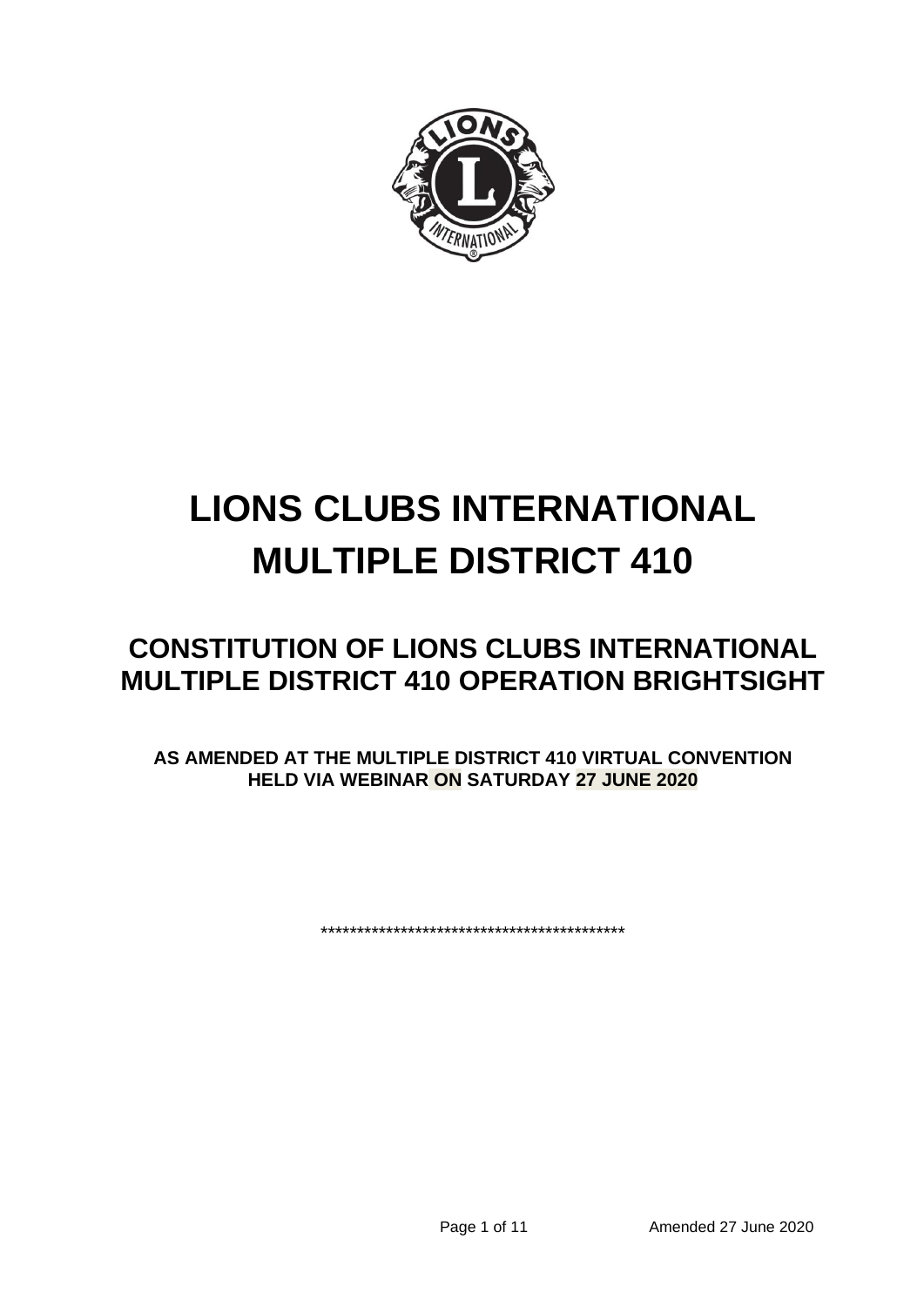| $\mathbf{1}$   | <b>NAME</b>             |  |
|----------------|-------------------------|--|
| $\overline{2}$ | <b>AIMS AND OBJECTS</b> |  |
| 3              | <b>BODY CORPORATE</b>   |  |
| 4              | <b>AFFILIATION</b>      |  |
| 5              |                         |  |
| 6              | <b>CONTROL</b>          |  |
| 7              |                         |  |
| 8              |                         |  |
| 9              | <b>SUB-COMMITTEES</b>   |  |
| 10             |                         |  |
| 11             | <b>DISSOLUTION</b>      |  |
| 12             | <b>INDEMNITY</b>        |  |
| 13             | <b>AMENDMENT</b>        |  |
| 14             |                         |  |
|                |                         |  |
|                |                         |  |
|                |                         |  |
|                |                         |  |
|                |                         |  |
|                |                         |  |
|                |                         |  |
|                |                         |  |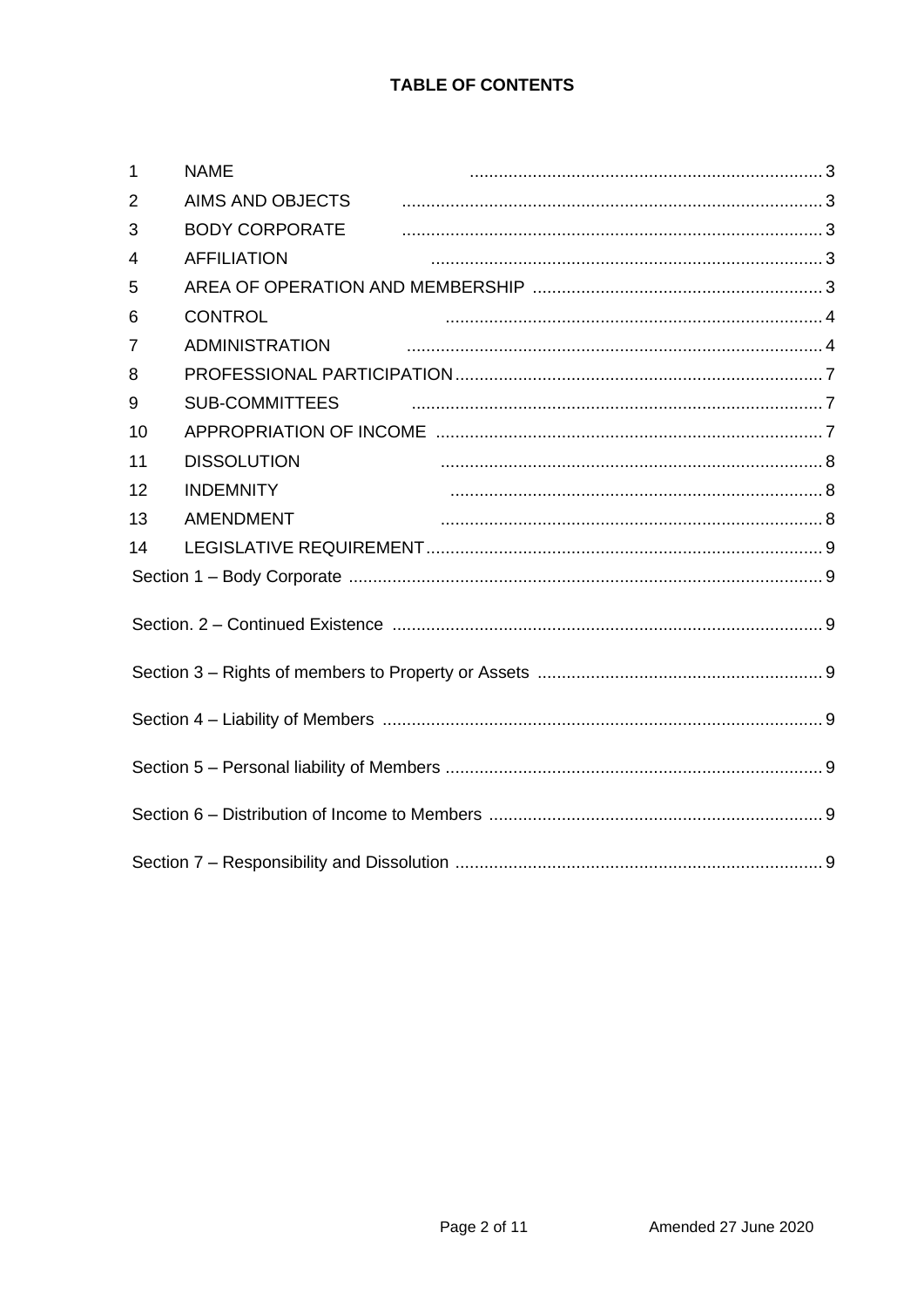### **CONSTITUTION OF LIONS CLUBS INTERNATIONAL MULTIPLE DISTRICT 410 OPERATION BRIGHTSIGHT**

#### **1 NAME**

The name of the organisation shall be Lions Clubs International Multiple District 410 Operation Brightsight (hereinafter referred to as Lions Brightsight).

(Amended 2019)

#### **2 AIMS AND OBJECTS**

The aims and objects of Lions Brightsight shall be:

- 2.1 To assist any person with defective eyesight who does not qualify for State aid by the provision of corrective spectacles.
- 2.2 To operate pre-owned spectacle banks.
- 2.3 To assist with or promote the establishment of pre-owned spectacle banks throughout the Republic of South Africa and neighbouring States.
- 2.4 To benefit in such ways as may be considered best, either financially or otherwise, any indigent person with defective eyesight who may be considered to be in need of assistance.
- 2.5 All services ancillary to the above

#### **3 BODY CORPORATE**

Lions Brightsight shall:

Exist in its own right, separately from its members.

Continue to exist even when its membership changes and there are different office bearers.

Be able to own property and other possessions.

Be able to sue and be sued in its own name.

#### **4 AFFILIATION**

Lions Brightsight may affiliate with any other organisation with similar objects and may work in close co-operation and reciprocity with other organisations in whatever country or region they may be established provided they have similar aims and objects.

#### **5 AREA OF OPERATION AND MEMBERSHIP**

Lions Brightsight is sponsored by Lions Clubs International Multiple District 410.

The area in which services shall be rendered and in which contributions will be collected shall be the Republic of South Africa and elsewhere.

The members of Lions Brightsight are the same as the members of the Governing Board and the Management Committee.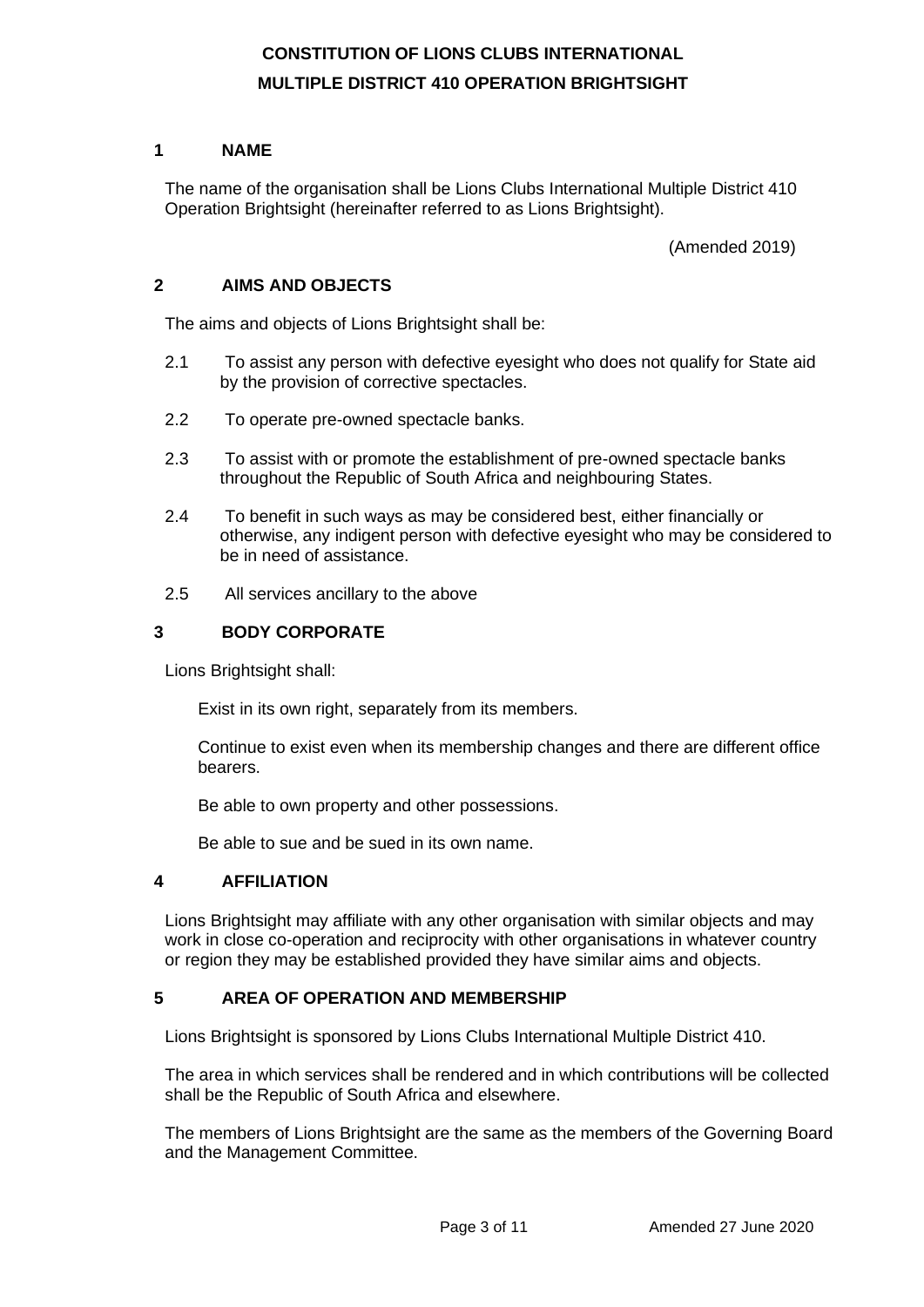#### **6 CONTROL**

- 6.1 The control of Lions Brightsight shall be in the hands of a Governing Board consisting of the Council of Governors of Multiple District 410.
- 6.2 The Governing Board shall meet coinciding with Multiple District 410 Council meetings. At these meetings the Governing Board will receive and consider reports of and financial statements from the Management Committee.
- 6.3 The Governing Board shall at its first meeting held after 31 March of each year, in consultation with the incoming Management Committee, appoint Lion Members to the Management Committee from the nominees as set out in Article 7 hereof.

(Amended 2003)

- 6.4 The Governing Board may appoint sub-committees in other centres on the recommendation of the Management Committee hereinafter referred to for the purposes of promoting the aims and objects of Lions Brightsight.
- 6.5 A quorum of Governing Board shall not be less than 51 per cent of its membership.
- 6.6 The Governing Board shall submit a report of the affairs of Lions Brightsight for the previous twelve (12) months to each annual Multiple District Convention.

#### **7 ADMINISTRATION**

Neither the Governing Board, nor the Management Committee shall incur expenditure in excess of funds actually available.

(Amended 2003)

7.1 The administration of Lions Brightsight shall be in the hands of a Management Committee which, subject to Article 7.4 below, shall operate in Gauteng. This Committee shall be responsible to the Governing Board which shall in turn be responsible to Lions Clubs International Multiple District 410. The Management Committee shall formulate a comprehensive business plan annually, which shall be considered by the Governing Board for ratification.

(Amended 2007)

- 7.2 The Management Committee shall consist of:
	- 7.2.1 Not less than six (6) Lions. One-half of the members shall be appointed annually in terms of Article 6.3 hereof and shall hold office for two (2) years from 1 July next following their appointment. All retiring members shall be eligible for re-appointment.

(Amended 2019)

7.2.2 Not later than the 15th January in each and every year, The Council Secretary shall call for nominations from all clubs for members of the Management Committee, these nominees to be resident in reasonable proximity to the centre where the Management Committee operates. Such nominations shall reach the Council Secretary by not later than 31 March in each year. In the event of there being less than the requisite number of nominees as required, or in the event of a vacancy

Page 4 of 11 Amended 27 June 2020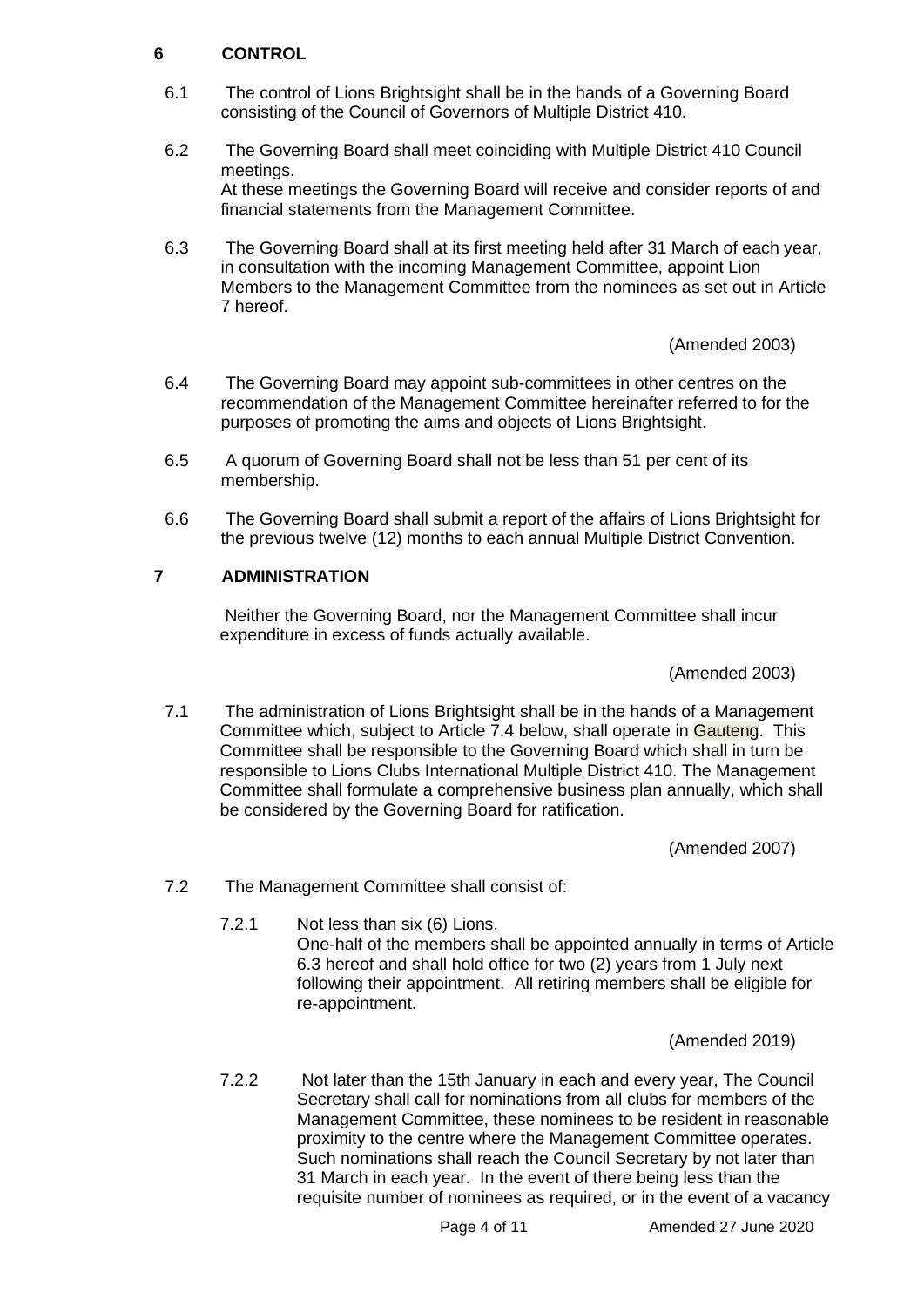occurring, the Governing Board shall be empowered to appoint the remaining members of the Management Committee.

7.3 The Governing Board shall appoint a Chairperson, in consultation with the Management Committee, for the ensuing year who, shall be a member in good standing of a Lions Club in good standing. If during the ensuing year, a vacancy occurs in the office of Chairperson, or if the incumbent Chairperson is unable to fulfil his/her duties, for whatever reason, then the Governing Board shall appoint a Chairperson, in consultation with the Management Committee, for the remainder of the term.

The Secretary and Treasurer, appointed by the Management Committee, shall at all times be a member in good standing of a Lions Club in good standing.

(Amended 2019)

7.4 Unless otherwise decided by a two-thirds affirmative vote of the registered delegates present in person at an annual Multiple District Convention, the Management Committee shall have its headquarters in Gauteng.

(Amended 2007)

- 7.5 The Management Committee shall have the following powers in addition to the aims and objects herein before mentioned:
	- 7.5.1 to open and operate a banking account or accounts in the name of Lions Brightsight and to draw, accept, endorse, make and execute Bills of Exchange, Promissory Notes, Electronic Banking transactions and other negotiable instruments connected with the business of Lions Brightsight. Such Bills of Exchange, cheques, electronic fund transfers and other negotiable instruments shall be signed and/or authorised by two of the following: Chairman, Secretary and Treasurer.
	- 7.5.2 to appoint, suspend or discharge any employees as may be necessary and to determine their remuneration and conditions of employment.
	- 7.5.3 to determine, as required from time to time, the necessary charges to be levied on goods and services provided in terms of the mandate of Lions Brightsight.
	- 7.5.4 to buy such equipment as may be necessary for the purpose of Lions Brightsight.
	- 7.5.5 to make and give receipts, releases and other discharges for monies payable to Lions Brightsight.
	- 7.5.6 to lease, purchase, mortgage, sell or acquire in any manner whatsoever any property, movable or immovable, which the Governing Board may deem necessary or convenient for the purpose of Lions Brightsight.
	- 7.5.7 to invest and deal with the monies of Lions Brightsight not immediately required in such manner as may from time to time be determined by the Governing Board.
	- 7.5.8 to insure with any company or underwriter against damage, liability, and risks of all kinds which may affect Lions Brightsight.
	- 7.5.9 to make donations.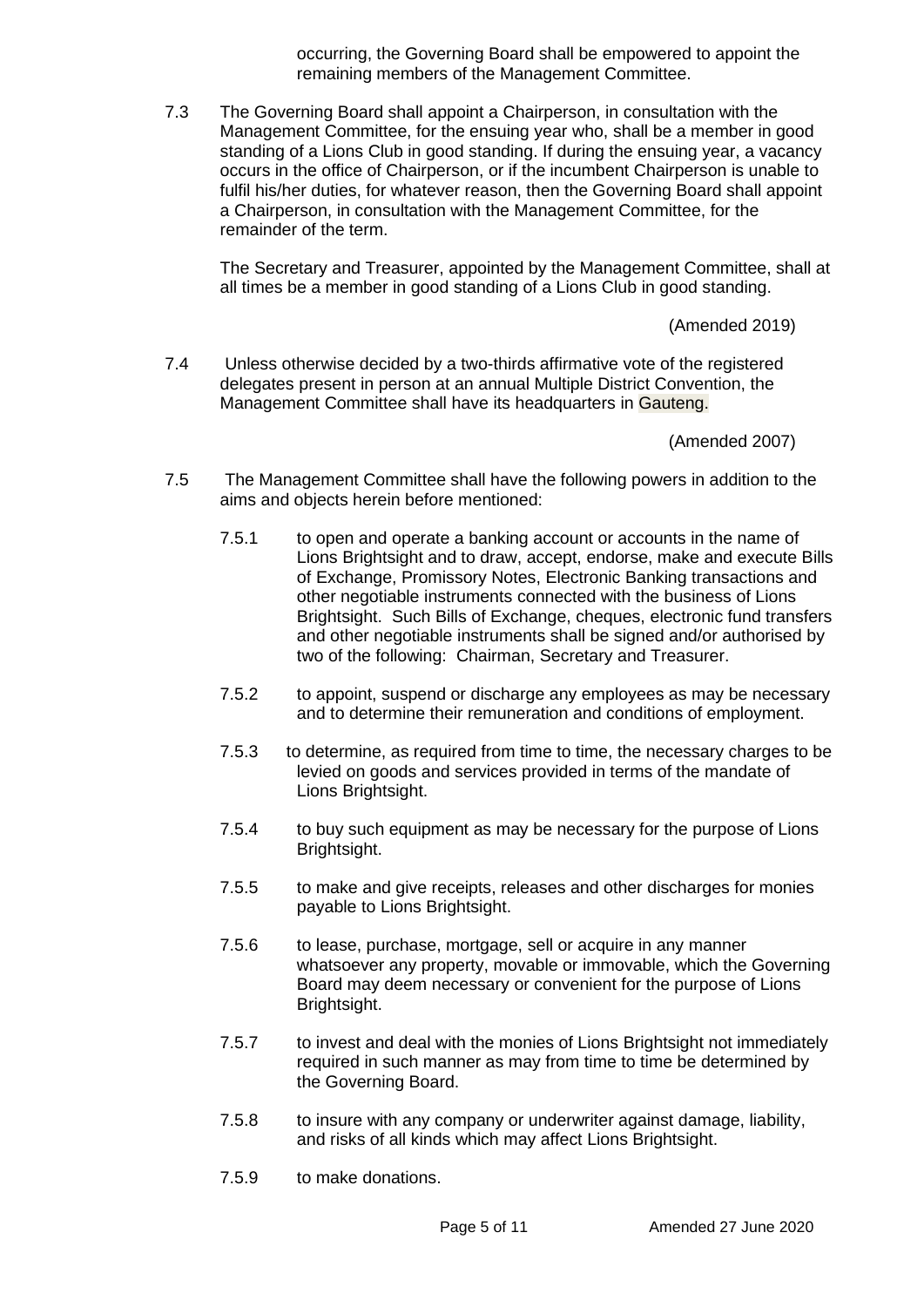- 7.5.10 to appoint auditors.
- 7.5.11 to recommend the appointment of sub-committees in other centres for the purpose set out in Article 6.4 above.
- 7.5.12 to co-opt when and where necessary.
- 7.5.13 to delegate powers subject to such conditions as may be attached hereto.
- 7.5.14 to enter into any agreement with any body, corporate or incorporate, to promote the work of Lions Brightsight.
- 7.5.15 to solicit and accept donations from the general public in the Republic of South Africa and elsewhere.

(Amended 2019)

7.6 The Management Committee shall submit reports and financial statements to the Governing Board as per the notifications issued by the Council Secretary.

(Amended 2019)

7.7 The Management Committee shall hold not less than one meeting every two months of each year at regular intervals, minutes of which shall be sent to the Secretary of the Council of Governors, who shall forward copies to each member of the Governing Board.

(Amended 2019)

7.8 The chairperson of the Management Committee shall preside over all meetings of the Management Committee. Should the Chairperson not be present at a meeting for whatever reason, the members of the management committee in attendance shall, prior to the commencement of the meeting, elect a chairperson for the purpose of presiding, from the members present.

(Amended 2013)

7.9 A quorum shall be present whenever a meeting of the Management Committee is held, with such a quorum being not be less than 51 per cent of the membership of the Management Committee.

(Amended 2013)

- 7.10 All decisions of the Management Committee shall be by majority vote of the members present at a meeting. In the case of an equality of the votes, the Chairman shall have a casting vote in addition to a normal vote.
- 7.11 The Chairperson, or two members of the Management Committee, may call a special meeting of the Management Committee for whatever reason, provided that all members of the Management Committee are given at least 21 days notice of the date, time and venue of such meeting. An agenda for such special meetings shall be circulated with the aforementioned notice. Should, however, one of the agenda items to be the appointment of additional Management Committee members, no less than 30 days notice of such special meeting shall be required.

(Amended 2013)

7.12 The Management Committee shall, at its discretion, be entitled to appoint subcommittees to undertake whatever functions and duties as determined by the Management Committee. Each sub-committee appointed shall consist of no less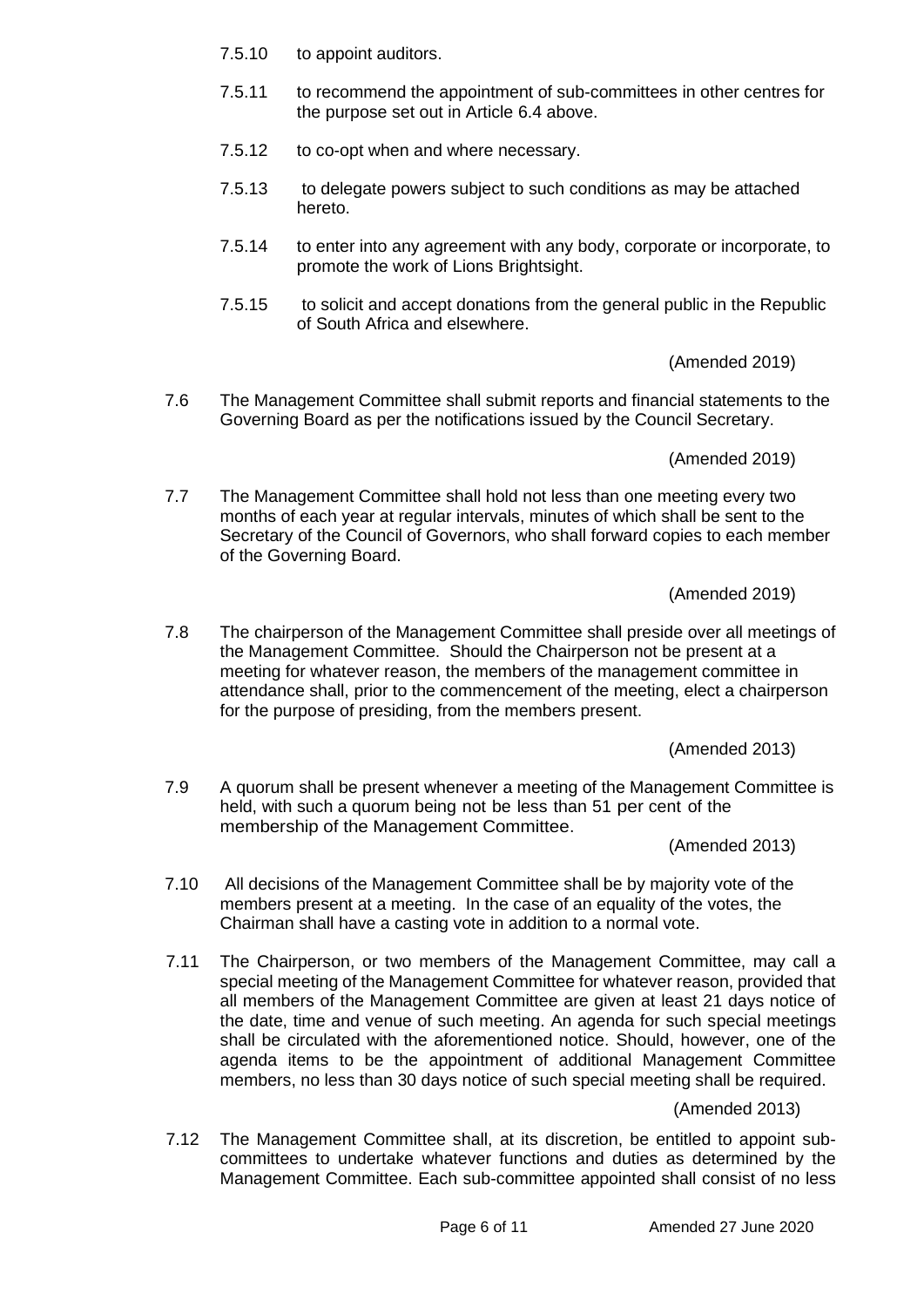than three (3) members. Each sub-committee shall report regularly on its activities to the Management Committee.

(Amended 2013)

- 7.13 Any member who fails to attend two consecutive meetings without leave of absence shall be replaced by the Management Committee.
- 7.14 The Chairman of the Management Committee shall prepare a full Annual Report of the affairs of Lions Brightsight, such report to be in the hands of the Governing Board not later than thirty (3) days prior to the annual Multiple District Convention.
- 7.15 The Treasurer shall present annual Financial Statements, certified as correct by a person, whom qualifies under the rules as laid down by the Department of Social Development and the Commissioner of the South African Revenue Services, for the previous twelve (12) months ended 30 June, as well as financial statements for the period 30 June to 31 March immediately preceding each annual Multiple District Convention to each such convention.

(Amended 2005)

7.16 The fiscal year shall be the 1 July to the 30 June of the following year.

(Amended 2015)

#### **8 PROFESSIONAL PARTICIPATION**

- 8.1 No spectacles shall be dispensed without the authority and personal supervision of a person professionally qualified to dispense spectacles.
- 8.2 The Governing Board may invite the South African Optometric Association and the South African Registered Optical Dispensers Association to each appoint a member of the Management Committee of Lions Brightsight.

(Amended 2019)

#### **9 SUB-COMMITTEES**

- 9.1 The Sub-Committees referred to in Article 6.4 above shall consist of as many members as may be necessary and shall be appointed by the Management Committee from Clubs in the Districts where the centres exist. Each appointee shall be a member in good standing from a Lions Club in good standing.
- 9.2 The sub-committee will at all times be under the supervision of the Management Committee, who shall, by 1 July of each year, appoint a Chairman and Secretary for each Sub-Committee.
- 9.3 The sub-committee shall hold regular meetings, at least once per quarter, and shall send minutes of these meetings to the Management Committee.

(Amended 2020)

#### **10 APPROPRIATION OF INCOME**

The income and property of Lions Brightsight from whatever source derived shall be applied solely towards the promotion of the objects of Lions Brightsight and the payment of operating expenses and publicity. No portion of such income and property shall be paid or transferred directly or indirectly by way of dividend, bonus or otherwise howsoever by way of profits to any person or body.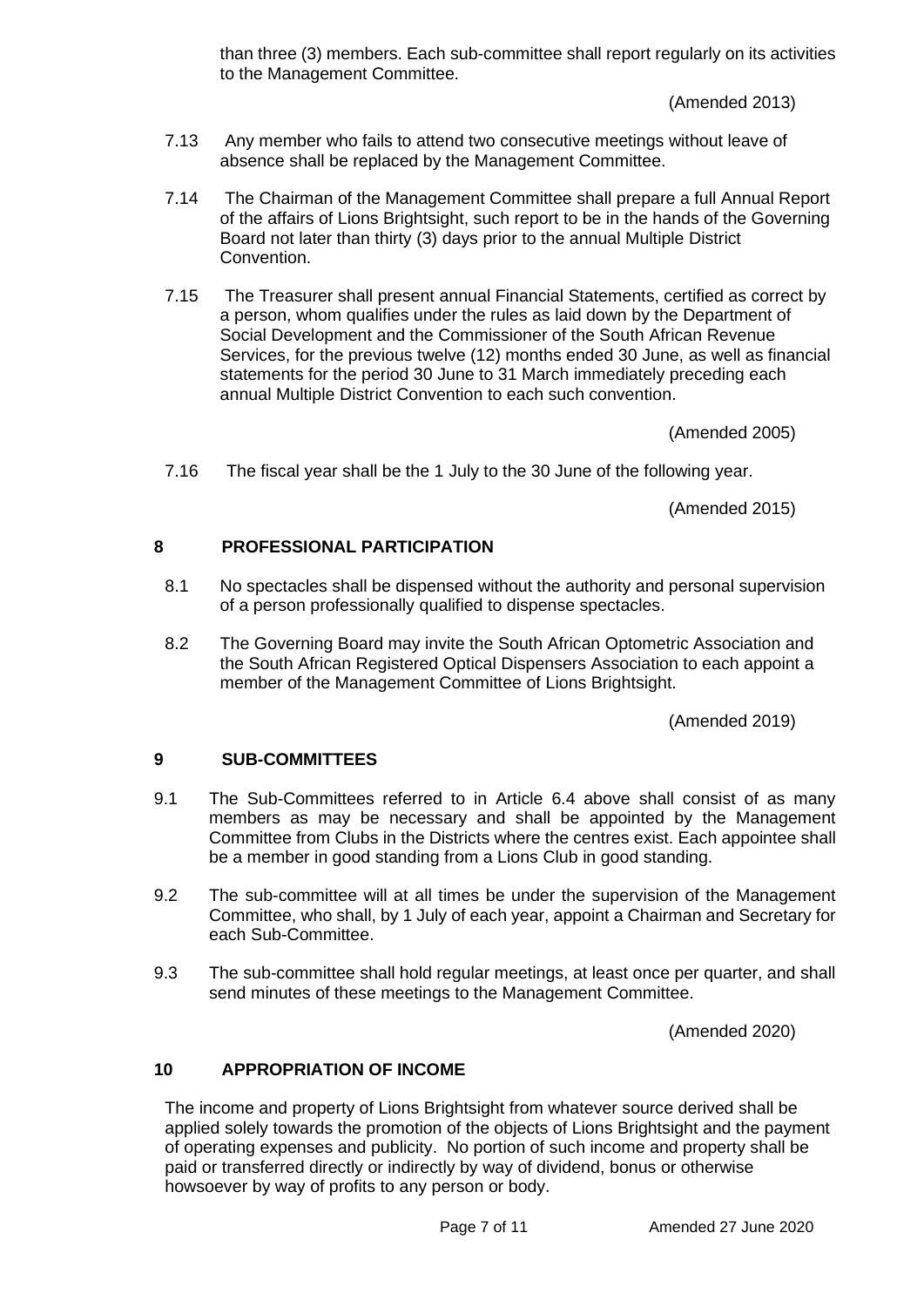Provided that nothing herein contained shall prevent a payment in good faith or remuneration to any officer or servant of Lions Brightsight or any person or body in return for services rendered to Lions Brightsight.

#### **11 DISSOLUTION**

- 11.1 Lions Brightsight may be dissolved or merged with another organisation, authorised in terms of the Non-profit Organisations Act of 1997, to collect contributions, and with similar aims and objects in each case only:
	- 11.1.1 By resolution adopted by a two-thirds affirmative vote of the registered delegates present in person at an Annual Convention of Lions Clubs International Multiple District 410

#### **OR**

- 11.1.2 On application to a Court of Law having jurisdiction in Gauteng by any Lions Club of Multiple District 410 of Lions Clubs International in good standing on the grounds that Lions Brightsight has become dormant or is unable or unwilling to fulfil its purposes and objects.  *(Amended 2007)*
- 11.2 On merger the assets of Lions Brightsight shall accrue to the organisation with which the merger is effected.
- 11.3 On dissolution the assets of Lions Brightsight shall be realised by a Liquidator appointed by an Annual Multiple District Convention or the Court having jurisdiction as aforesaid as the case may be and the proceeds shall be paid or transferred to the Multiple District Council of Governors which shall utilise the same in its own discretion, but subject to the provisions of Article 11.4 hereunder.
- 11.4 Notwithstanding any other provisions of this Constitution or of the Constitution of Lions Clubs International Multiple District 410, in the event of Lions Brightsight being disbanded or ceasing to function as an organisation under the jurisdiction of Lions Clubs International Multiple District 410, such funds and other assets of Lions Brightsight which at any time fell within the scope of the Non-profit Organisations Act of 1997 shall be disposed of only to another organisation which is duly registered in terms of the said Non-profit Organisations Act, or failing which as may be decided by the Director of Non-profit Organisations. All such funds and assets shall be utilised, as far as reasonably possible, in accordance with the aims and objects for which they were donated.

#### **12 INDEMNITY**

Lions Brightsight indemnifies and holds harmless its officers against any claims or actions flowing from the normal conduct of their duties.

#### **13 AMENDMENT**

This Constitution can be amended only at an Annual Multiple District Convention, by resolution reported by the Committee on Constitution and By-Laws at such Convention and adopted by a two-thirds affirmative vote of the registered delegates present in person.

(Amended 2019)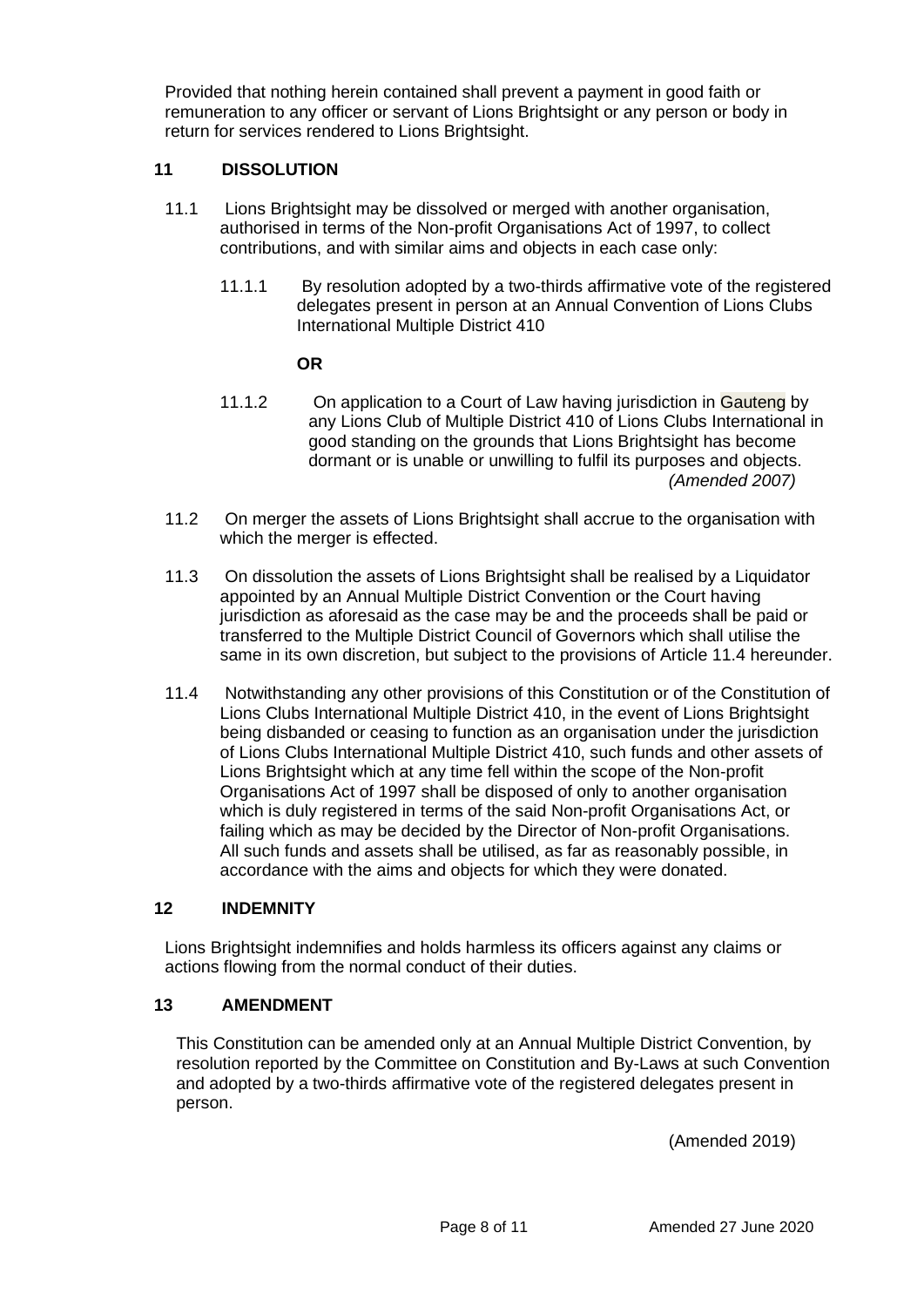#### **14 LEGISLATIVE REQUIREMENTS**

Section 1 – Body Corporate

Lions Brightsight is a body corporate and has an identity and existence distinct from Its members or office-bearers.

Section. 2 – Continued Existence

Lions Brightsight shall continue to exist, notwithstanding changes in the composition of its membership or office-bearers

Section 3 – Rights of members to Property or Assets

The members or office-bearers of Lions Brightsight have no rights in the property or other assets of Lions Brightsight solely by virtue of their being members or office-bearers

Section 4 – Liability of Members

The members or office bearers do not become liable for any of the obligations and liabilities of Lions Brightsight solely by virtue of their status as members or office bearers of Lions Brightsight

Section 5 – Personal liability of Members

The members and office bearers are not personally liable for any loss suffered by any person as a result of an act or omission that occurs in good faith while the member or office bearer is performing functions for or on behalf of Lions Brightsight.

Section 6 – Distribution of Income to Members

Lions Brightsight's income and property are not distributable to its members or office bearers except as compensation for expenses incurred on behalf of Lions Brightsight.

Section 7 – Responsibility and Dissolution

Lions Brightsight is:

- (i) Required to have at least three persons, who are not connected persons in relation to each other, to accept the fiduciary responsibility of Lions Brightsight and no single person may directly or indirectly control the decision-making powers relating to Lions Brightsight
- (ii) Prohibited from distributing any of its funds to any person (otherwise than in the course of undertaking any public benefit activity) and is required to utilize its funds solely for the object for which it has been established, or to invest such funds-
	- (aa) With a financial institution as defined in section 1 of the Financial Services Board Act, 1990 (Act No.97 of 1990);
	- (bb) In securities listed on a stock exchange as defined in section 1 of the Stock Exchanges Control Act, 1985 (Act No.1 of 1985); or
	- (cc) In such other prudent investments in financial instruments and assets as the Commissioner for Inland Revenue may determine after consultation with the Executive Officer of the Financial Services Board and the Director of Non–Profit Organizations: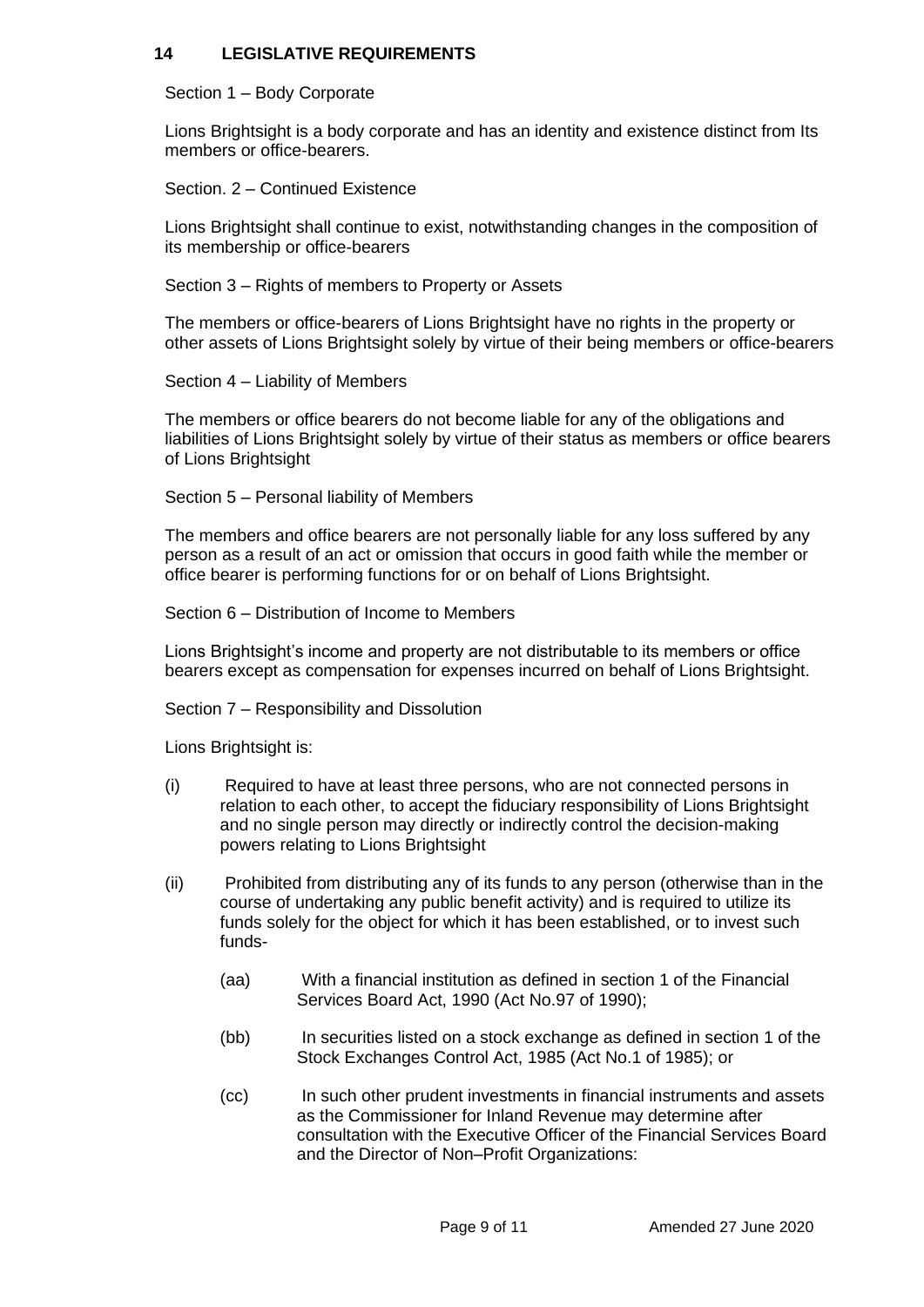Provided that the provisions of this subparagraph shall not prohibit Lions Brightsight from retaining any investment (other than any investment in the form of a business undertaking or trading activity or asset which is used in such business undertaking or trading activity) in the form that it was acquired by way of donation, bequest or inheritance;

- (iii) Required on dissolution to transfer its assets to-
	- (aa) Any similar public benefit organization which has been approved in terms of Section 30 of the Income Tax Act, No. 58 of 1962;
	- (bb) Any institution, board or body which is exempt from tax under the provisions of section 10(1) (cA)(i) of the aforesaid Act, which has as its sole or principal object the carrying on of any public benefit activity; or
	- (cc) Any department of state or administration in the national or provincial or local sphere of government of the Republic, contemplated in section  $10(1)(a)$  or (b) of the said Act;
- (iv) Prohibited from carrying on any business undertaking or trading activity, otherwise than to the extent that-
	- (aa) The gross income derived from all such business undertakings or trading activities do not in total exceed the greater of-
		- 1. 15 per cent of the gross receipts of Lions Brightsight; or
		- 2. R 25 000;
	- (bb) The undertaking or activity is-
		- (A) Integral and directly related to the sole object of Lions Brightsight; and
		- (B) Carried out or conducted on a basis substantially the whole of which is directed towards the recovery of cost and which would not result in unfair competition in relation to taxable entities;
	- (cc) The undertaking or activity, if not integral and directly related to the sole object of Lions Brightsight as contemplated in item (bb), is of an occasional nature and undertaken substantially with assistance on a voluntary basis without compensation; or
	- (dd) The undertaking or activity is approved by the Minister of Finance by notice in the Gazette, having regard to-
		- (A) The scope and benevolent nature of the undertaking or activity;
		- (B) The direct connection and interrelationship of the undertaking or activity with the sole purpose of Lions Brightsight;
		- (C) The profitability of the undertaking or activity; and
		- (D) The level of the economic distortion that may be caused by the tax exempt status of Lions Brightsight carrying out the undertaking or activity;
- (v) Prohibited from accepting any donation which is revocable at the instance of the donor for reasons other than a material failure to conform to the designated purposes and conditions of such donation, including any misrepresentation with